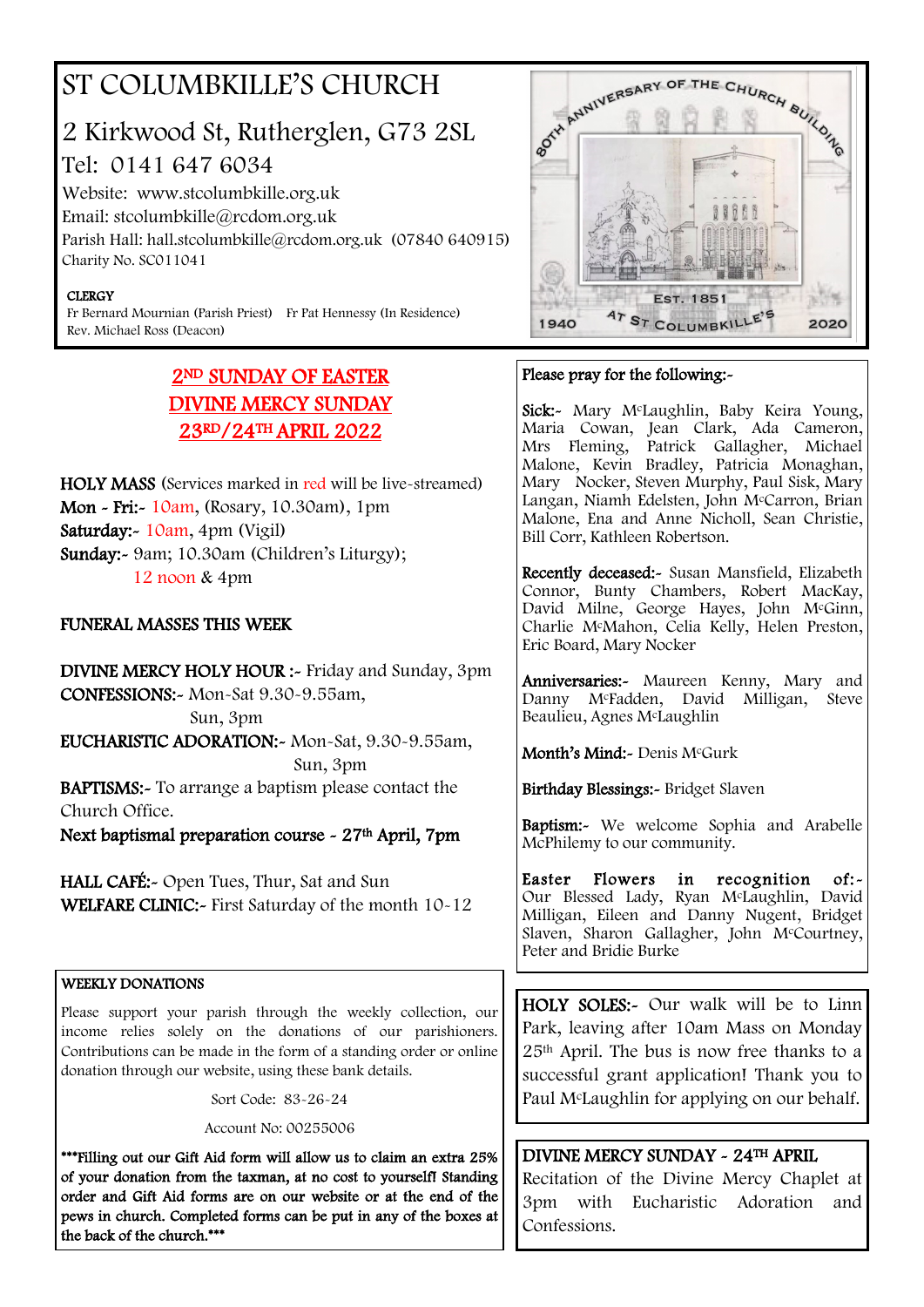

#### **Chaplet of Divine Mercy**

- 1. In the name of the Father, and<br>of the Son, and of the Holy<br>Spirit. Amen.
- 2. O Blood and Water, which<br>gushed forth from the Heart of<br>Jesus as a fountain of Mercy for<br>us, I trust in You!
- **3. Our Father. Hail Mary. The Apostle's Creed**
- 4. Eternal Father, I offer you the<br>Body and Blood, Soul and<br>Divinity of Your Dearly Beloved<br>Son, Our Lord, Jesus Christ, in<br>atonement for our sins and<br>those of the whole world.
- 5. For the sake of His sorrowful Passion, have mercy on us and<br>on the whole world (Say 10x)
- 6. Repeat "Eternal Father" (4) &<br>For the sake of His sorrowful<br>Passion" (5) **4 times.**
- 7. Conclude with: Holy God, Holy<br>Mighty One, Holy Immortal One,<br>have mercy on us and on the<br>whole world 3 times. -Catholics striving for holiness

#### FAITH SHARING GROUP

A Faith Sharing Group will be meeting for six weeks during Eastertide from Monday 25th April to Monday  $30<sup>th</sup>$  May,  $7.30 \sim 8.50$  pm, in the meeting room next to the sacristy. A little space for us to reflect on and talk together about our thoughts and experiences of God in our lives. The basis for discussion and sharing will be the Gospel reading from Sunday of each week. If this appeals to you please come along, it's relaxed and welcoming. If you would like any further information, please contact Owen McAulay on 07391 071304.

#### KILTWALK 2022

Good luck to all our Kiltwalkers this weekend! We hope the weather stays fine for you. Thank you to all of you for taking part and to everyone who has donated to this fundraiser so far, we are humbled by your generosity. To donate to the St Columbkille's team please use this link:-

[https://glasgow.thekiltwalk.co.uk/teams/](https://glasgow.thekiltwalk.co.uk/teams/StColumbkilles) **[StColumbkilles](https://glasgow.thekiltwalk.co.uk/teams/StColumbkilles)** 

#### BRIEF ANNOUNCEMENTS

- Masks are no longer required in church!
- Please place your Easter offering in the box at the back of the church.
- Easter flowers:- To sponsor the flowers for Easter please fill out a form at the back of the church. Names are printed in the bulletin each month.
- **Stall:** Please feel free to browse our cards and gifts. Holy Communion gifts and cards now in!

#### DIVINE MERCY CHAPLET

Jesus told St Faustina:-

'Encourage souls to say the Chaplet which I have given you. Whoever will recite it will receive great mercy at the hour of death. When they say this Chaplet in the presence of the dying, I will stand between My Father and the dying person, not as the just Judge but as the Merciful Saviour. Priests will recommend it to sinners as their last hope of salvation. Even if there were a sinner most hardened, if he were to recite this Chaplet only once, he would receive grace from My Infinite mercy. I desire to grant unimaginable graces to those souls who trust in My mercy. Through the Chaplet you will obtain everything, if what you ask for is compatible with My will.'

#### 1ST TUESDAY CLUB

The 1st Tuesday Club is a support group for those living with dementia and their carers. They meet in the church hall on the 1st Tuesday of each month from 1pm-3pm. For more details please contact Pat McCarron on 07841 631378.

#### CRAFT GROUP

The Craft Group meet in the church hall every Tuesday, 11am-1pm. Anyone interested in knitting or crochet or would like to learn please come along, you will be made most welcome.

#### 137TH (ST COLUMBKILLE'S) SCOUT GROUP

The 137th (St Columbkille's) Scout Group would like to welcome new members to join us on Wednesday evenings at St Mark's Church Hall, Fernhill. We are open to boys and girls in the following age ranges:

#### Beavers (6 - 8yrs) : 6 -7pm Cubs (8 - 10.5yrs) 7 -8pm Scouts (10.5 - 14yrs): 8-9pm Explorers (14 - 18yrs): 8-9pm

If you over 18yrs old and would like to join us, we have flexible roles for adult volunteering too. For further information contact Ashleigh the Group Scout Leader (07397772072).

#### PARISH WORKERS SOCIAL

Invitations to our social event for all our parish workers on 20th May are now at the back of the church for collection. Please return your reply to the box at the back of the church.